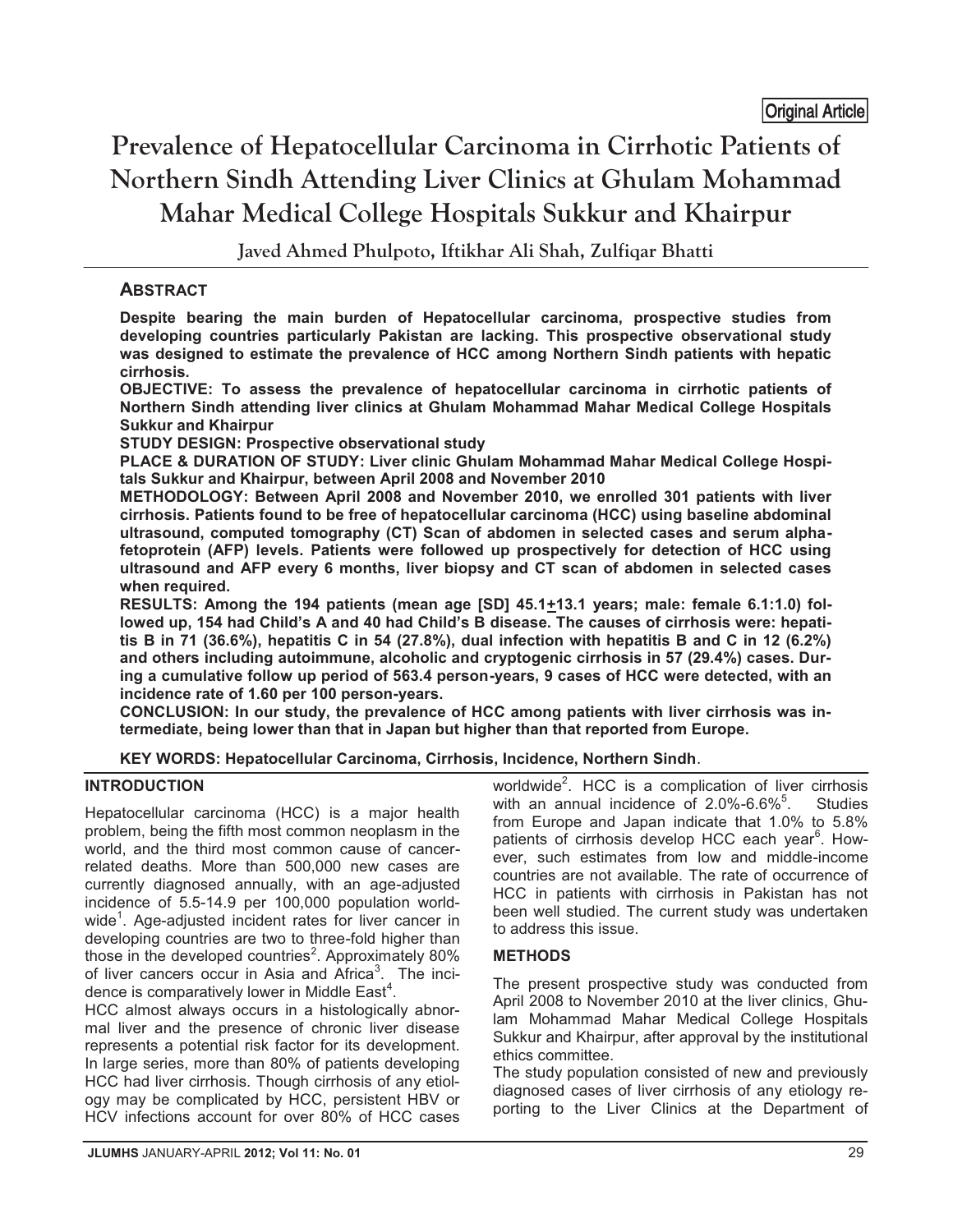Medicine of our institute. Patients of Child A or B class cirrhosis were enrolled into the study after obtaining consent. Patients with Child C cirrhosis, those having severe co-morbidity such as coronary artery disease, chronic renal failure, respiratory disease or any other prolonged illness where the expected survival was less than a year, and those unable to visit the hospital every six months were excluded.

A detailed history was obtained from each patient and physical examination was done. Investigations included complete blood count, liver function tests, upper gastrointestinal endoscopy (in selected cases), viral markers for hepatitis B and C, and autoimmune markers, HBsAg and anti-HCV were tested using commercial ELISA. HBV DNA and HCV RNA were first detected by using qualitative  $PCR^{7-9}$  and if they were positive, they were quantitated using quantitative PCR<sup>9</sup>. The sensitivity of qualitative PCR for HBV DNA was 100 copies/mL and HCV RNA 500 copies/mL 9-10. These tests were done at initial presentation and every three months thereafter in patients treated with antiviral drugs. Serum alpha-fetoprotein (AFP) was estimated using a particle enzyme immunoassay (normal range <20 ng/mL).

The abdominal ultrasonogram (US) was done at the time of enrolment. Abdominal CT scan was done in selected cases. Features of chronic liver disease and characteristics of any mass lesion in liver were noted. The US and CT Scan of abdomen were interpreted together along with serum AFP levels to arrive at a final diagnosis regarding the presence of absence of  $HCC<sup>11</sup>$ . Liver biopsy was done for mass lesions, for the histological confirmation of the diagnosis $^{12}$ .

Patients found to be free of HCC at enrollment were followed up prospectively for the occurrence of HCC using US and AFP measurement every six months, and CT scan annually (in selected cases). Regular follow-up was ensured through phone calls, letters and scheduled appointments for the tests. The follow up period was estimated from the date of diagnosis of cirrhosis to either end of study (November 2010), death, or development of HCC. Follow up duration was expressed in person-years and incidence rate as events per 100 person-years.

Sample size of the follow-up cohort was calculated so that incidence of HCC could be measured with a precision of 15% ( $\alpha$ =0.15) at a confidence level of 95%<sup>13</sup>. This yielded a sample size of 170 subjects. Addition of 10% dropouts and loss to follow up led to a final sample size of 187.

Diagnosis of cirrhosis was made on the basis of clinical, biochemical and endoscopy findings. Liver biopsy was done whenever considered necessary. Patients were classified as freshly-diagnosed cirrhosis if the duration of cirrhosis was less than 3 months at enrolment in the study, the rest were classified as having previously diagnosed cirrhosis.

HBV cirrhosis was diagnosed when detectable HBsAg in serum was present. HCV cirrhosis was diagnosed with detectable anti-HCV and/or HCV RNA or both in serum. Replicating HBV infection was considered when these patients of cirrhosis had detectable HBeAg and/or HBV DNA in sera. Replicating HCV infection was diagnosed with detectable HCV RNA in the sera.

Diagnostic criteria followed for HCC were the modified European Association for study of Liver (EASL) criteria<sup>14</sup>. These consisted of (a); either fine needle aspiration cytology (FNAC) or (b); any two of the following three criteria:(i), AFP level > 300 ng/mL, (ii), arterialization of the mass on CT scan or (iii), arterialization of the mass on MRI. HCC was staged according to the Barcelona Clinic Liver Cancer (BCLC) staging.

### **RESULTS**

Three hundred and one patients with liver cirrhosis were screened for HCC during the study period. Of these, 107 were found to have HCC. The remaining 194 patients who were free of HCC at enrollment constituted the follow-up cohort. Among the 194 patients, 154 belonged to Child class A and 40 to class B. The mean (SD) age of these patients was 45.1 (±13.1) years with a male-female ratio of 6.1:1. Ninety six patients were newly diagnosed cases whereas 98 had previously diagnosed cirrhosis.

The distribution of etiology was: HBV 71 (36.6%), HCV 54 (27.8%), dual infection with HBV and HCV 12 (6.2%), and other causes 57 (29.4%) including autoimmune, alcoholic or cryptogenic cirrhosis). Viral replication was observed in 59/83 (71%) patients with HBV infection and 38/66 (58%) patients with HCV infection. Mean AFP level of the cohort at enrolment was 17.5 (45.7) ng/mL (median 5.1; interquartile range 2.9-9.6). At the time of enrollment, 85% of the patients had AFP levels below 20 ng/mL, where as 1% had a level >300 ng/ml.

These 194 patients were followed up during the study period by US and AFP every 6 (+1.6) months and CT scan every 12 (+ 2) months, if required. A cumulative follow up of 563.4 person-years (mean 34.9 months, median 25.5 months) was accomplished. Nine patients (age range 43-71 years, all men) developed HCC on follow up. The incidence of HCC among patients with liver cirrhosis was 1.60 (95% CI 0.55-2.64) per 100 person-years **(Table I)**. The incidence of HCC among the newly diagnosed cases of cirrhosis was 3.53 per 100 person years (95% CI 0.07-6.99). All the remaining patients of cirrhosis in the cohort continued to be free of HCC till the end of the study or death.

Four of nine patients who developed HCC were newly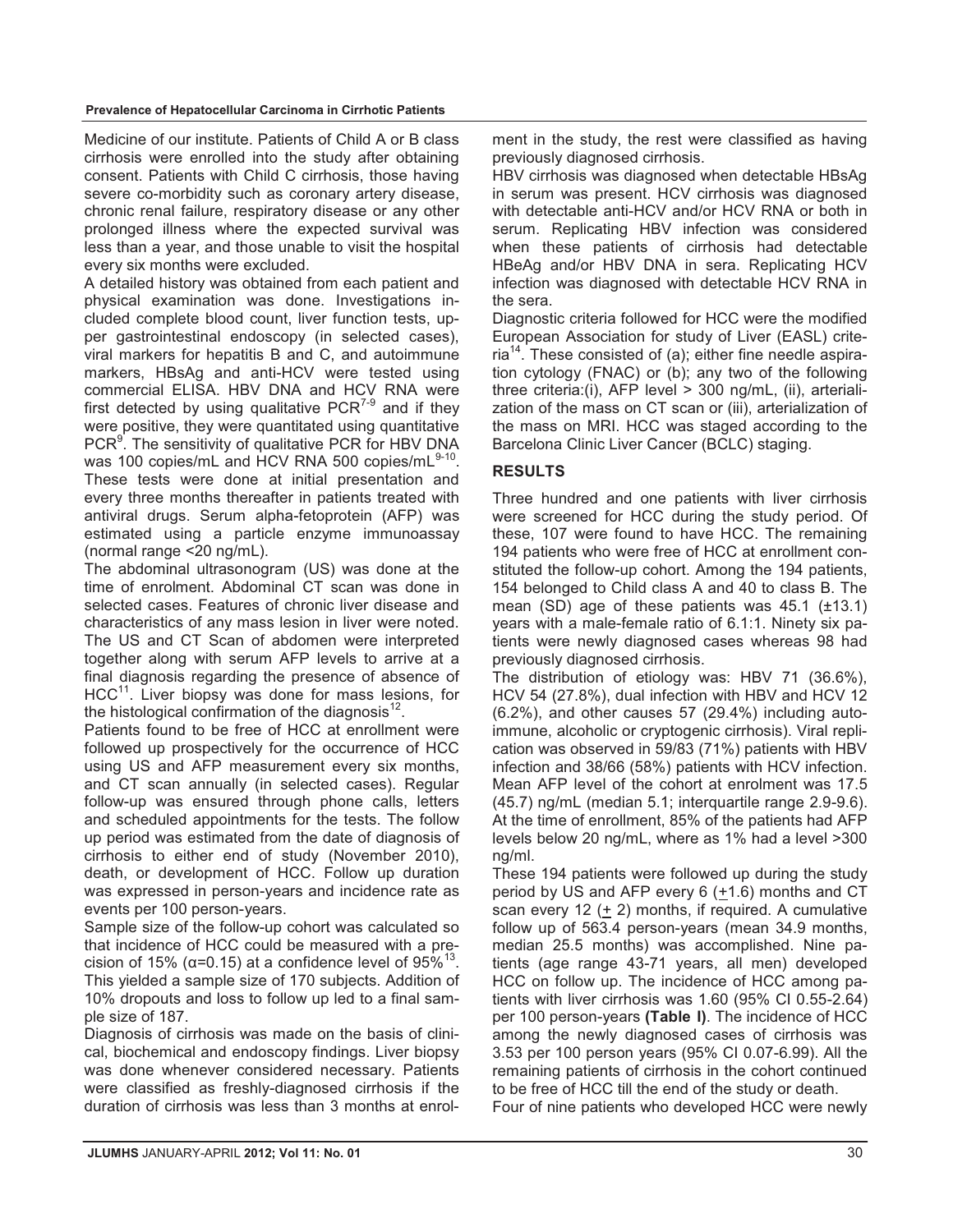| <b>Patients</b>      | <b>Number</b> | Follow up             |                  |                           | <b>Developed HCC</b> | <b>Incidence</b>    |
|----------------------|---------------|-----------------------|------------------|---------------------------|----------------------|---------------------|
|                      |               | Cumulative<br>(Years) | Mean<br>(Months) | Median(Range)<br>(Months) | (n)                  | (95% CI)            |
| Newly diagnosed      | 96            | 113.33                | 14.2             | $9.5(0 - 44)$             | 4                    | $3.53(0.07 - 699)$  |
| Previously diagnosed | 98            | 450.09                | 55.1             | $46(4 - 181)$             | 5                    | $1.11(0.14 - 2.08)$ |
| Total                | 194           | 563.4                 | 34.9             | $25.5(0 - 181)$           | 9                    | $1.60(0.55 - 2.64)$ |

#### **TABLE I: INCIDENCE RATE (PER HUNDRED PERSON YEARS) BASED ON DURATION SINCE THE DIAGNOSIS OF CIRRHOSIS (n=194)**

## **TABLE II: INCIDENCE RATE (PER HUNDRED PERSON YEARS) ACCORDING TO ETIOLOGY OF CIRRHOSIS**

| <b>Etiology of Cirrhosis   Number</b> |    |                       | Follow up        |                           | <b>Developed HCC</b> | <b>Incidence</b>    |
|---------------------------------------|----|-----------------------|------------------|---------------------------|----------------------|---------------------|
|                                       |    | Cumulative<br>(Years) | Mean<br>(Months) | Median(Range)<br>(Months) | (n)                  | (95% CI)            |
| <b>Hepatitis B</b>                    | 71 | 166.25                | 28.1             | 24                        | 4                    | $2.41(0.05 - 4.76)$ |
| <b>Hepatitis C</b>                    | 54 | 168.83                | 36.4             | 23                        | 4                    | $2.44(0.05 - 4.83)$ |
| <b>HBV + HCV</b>                      | 12 | 29.83                 | 34.9             | 25.5                      |                      | $3.35(0.0 - 9.92)$  |
| <b>Others</b>                         | 57 | 203.50                | 42.8             | 32                        |                      |                     |

diagnosed cases of cirrhosis (median [range] duration 16 [9-26] months), while five were known cirrhotic for a variable duration (66 [44-152] months). Four patients had HBV and HCV infection each and one had dual infection with HBV and HCV. All these patients had replicating HBV/ HCV infection and were in Child A cirrhosis at the time of detection of HCC. Incidence of HCC was similar among patients with HBV and HCV infection **(Table II)**. These 9 HCC cases picked up on surveillance had a baseline AFP level ranging from 2.5- 40.1 ng/mL. At the time of detection of HCC, the AFP level of only one case was >300 ng/mL while the remaining 8 HCC cases had levels of 4.1, 5.4, 7.0, 10.3, 11.8, 13, 102 and 135 ng/mL, respectively.

Six patients (single lesion 4, multiple 2) had small sized (<5 cm diameter) HCCs, detected at 11, 13, 22, 29, 36 and 37 months after enrollment, respectively. Three patients (single 1, multiple 2) had large (>5 cm) HCCs, detected at 6, 8 and 13 months after enrollment, respectively. Three patients in whom the HCC was detected at a period less than a year the tumors were picked up on US. They subsequently underwent CT scan. These patients were definitely free of HCC at US at the time of enrollment. In the remaining 6 patients, HCC was detected both on US and CT scan. Of these 9 HCC patients, 4 were found to be at BCLC-A stage and two patients were at BCLC-B stage. The remaining 3 patients were at BCLC-C stage.

## **DISCUSSION**

Ghulam Mohammad Mahar Medical College is the premier institute of North Sindh in public sector. It covers districts; Sukkur, Ghotki, Khairpur, Noshehro Feroz, Shikarpur, Jacobabad, Kashmore- Kandh kot & certain Parts of Balochistan. In Pakistan, particularly in Northern Sindh the incidence of HCC in cirrhotic patients is yet not well known, however, in India the mean incidence of HCC (per 100,000 population) in the four population based cancer registries in the nineties was 2.77 for males and 1.28 for females<sup>15</sup>. HCC accounted for 1.9% of the 24.975 cases of cancers recorded at 6 registries put together; the proportion ranging from 1.1% (94/8763) in Delhi to 5.3% (10/187) in Barshi rural registry<sup>16</sup>.

In the present study, the incidence rate has been estimated to be 1.60 per 100 person-years. The incidence in the newly diagnosed patients of cirrhosis was 3.53 per 100 person-years. The lower incidence in the previously diagnosed patients (1.1) per 100 person years indicates possibly a survival bias, as they represent the 'survivors' of the 'original cohort' whose counterparts may have developed HCC and died.

In the 9 HCC patients detected on surveillance, 3 patients were diagnosed to have HCC at less than a year (6, 8 and 11 months). All these cases like others had undergone baseline US, AFP and CT scan at enrollment and were free of HCC at that stage. However, imaging techniques have a known fallacy of having very low sensitivity for tumors <1 cm, but for all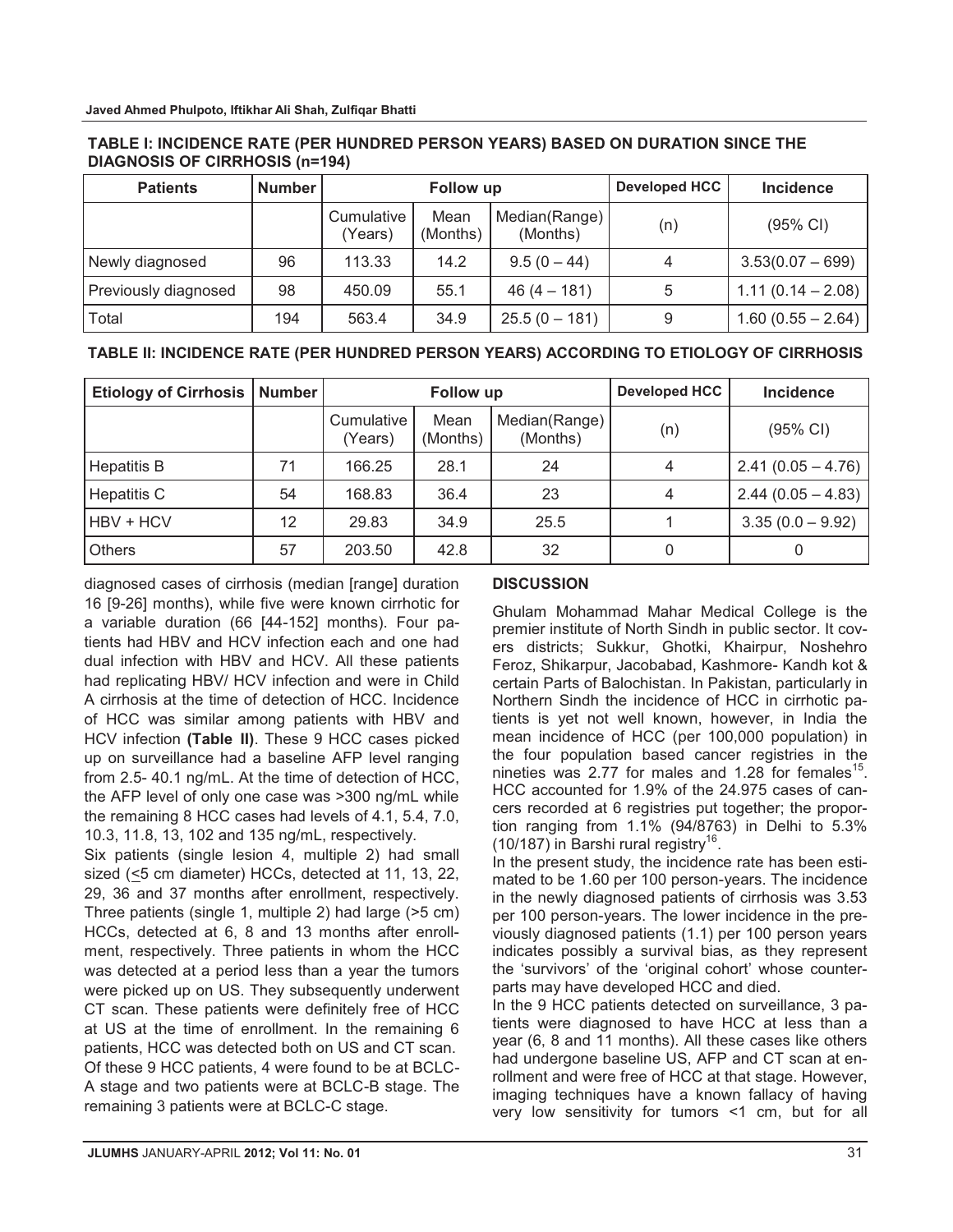practical purposes the cohort was free of HCC at enrollment; therefore tumors detected at these periods of follow up should be viewed as detection on surveillance.

In various studies on HCC surveillance among patients of cirrhosis from different countries, the reported annual incidence ranged from 1.0% to 5.8% per year $17,18$ . Thus, the incidence of HCC in Indian subcontinent is somewhat lower than European and other Asian countries. Studies among immigrant populations in Singapore and Australia also indicate that South Asians, in comparison to Malay and Chinese populations, are less prone to  $HCC^{19}$ .

Risk of HCC is higher in patients of cirrhosis caused by viral infections compared to non-viral causes. In different Indian studies, almost half of HCC patients have underlying HBV infection; while over a quarter have HCV infection. The attributable fraction of HCC for HBV and HCV infections in Japan and Europe / US are 20%-22% and 60% 63%, respectively<sup>20</sup>. In recent years, an improved understanding of viral genotypes has helped in explaining differential progression of HBV and HCV infections to HCC in different populations. Genotypes of HBV (A and D) and HCV (2, 3, 5 and 6) predominantly prevalent in Indian Subcontinent are less virulent and are associated with less frequent progression to HCC than other genotypes<sup>21,22</sup>. This may be a critical additional reason for a relatively low risk of HCC among South Asian patients of liver cirrhosis $^{23}$ . Additionally, host characteristics might also be responsible for lower incidence of HCC among cirrhotic patients of Indian Subcontinent.

We found an equal proportion of case of HBV and HCV cirrhosis developing HCC. Persistent HBV and HCV infections are the most important causes of HCC worldwide and have a variable geographical distribution. Various Indian studies have reported HBV infection as the predominant risk factor of  $HCC^{24,25}$ . Hepatitis B surface antigen (HBsAg) positivity in Indian HCC patients varies from 36% to 74%, with an average of  $47\%^{26}$ . It is estimated that nearly 42.5 million people in India are HBsAg positive $26$ . The prevalence of anti HCV antibody in the South Asian population varies from  $0.3\%$  to  $1.8\%$ <sup>27</sup>. In our region, HBV transmission is a combination of mainly horizontal (75%) and vertical modes  $(25%)$ , occurring mostly in childhood<sup>28</sup>. HCV is an adult disease acquired mainly through the parenteral route.

### **CONCLUSION**

In conclusion, the present prospective cohort study reveals the HCC incidence among Northern Sindh patients of cirrhosis is 1.6% per year. Using this estimate of the incidence of HCC, the cost effectiveness of the surveillance program employing six monthly US

and AFP with annual CT (in selected cases) has also been estimated. This cost per HCC case detected is exorbitant for low / middle income countries like Pakistan.

Our study has some limitations. Due to small number of HCC cases detected, the risk factors of HCC could not be ascertained. Secondly, this being a hospitalbased study, a referral bias leading to high prevalence of HCC in cirrhosis was unavoidable. However, it may be noted that on account of a very large population (approximately I60 million), the number of HCC patients in Pakistan would still be enormous, despite the low incidence.

## **REFERENCES**

- 1. Llovet JM, Burroughts A. Bruix J. Hepatocellular carcinoma. Lancet 2003;362:1907-17.
- 2. Bosch FX, Ribes J. Borras J. Epidemiology of primary liver cancer. Semin Liver Dis 1999; 19:271- 85.
- 3. Pisani P, Parkin DM, Ferlay J. Estimates of the world wide mortality from eighteen major cancers in 1985. implications for prevention and projections of future burden. Int J Cancer 1993;55:891- 3.
- 4. Salim EI, Moore MA, Al-Lawati JA, Al-Sayyad J, Bazawir A, Bener A, et al. Cancer epidemiology and control in the arab world - past, present and future. Asian Pac J Cancer Prev 2009;10:3-16
- 5. Fattovich G, Giustina G, Schalm SW, Hadziyannis S, Sanchez-Tapias J, Almasio P, et al, Occurrence of hepatocellular carcinoma and decompensation in western European patients with cirrhosis type B: the EUROHEP Study Group on Hepatitis B Virus and Cirrhosis. Hepatology 1995;21:77-82.
- 6. Mumtaz MS, Iqbal R, Umar M, Khar B, Mumtaz MO, Anwar F, et al. Seroprevalence of hepatitis B and C viruses in hepatocellular carcinoma. J Rawalpindi Med Coll 2010; 5: 78-80.
- 7. Panigrahi AK, Panda SK, Dixit RK, Rao KC, Acharya SK, Dasarathy S, et al. Magnitude of hepatitis C virus infection in India: prevalence in healthy blood donors, acute and chronic liver diseases. J Med Virol 1997;51:167- 74.
- 8. Painigrahi AK, Roca J, Acharya SK, Jameel S, Panda SK. Genotype determination of hepatitis C virus from northern India: identification of a new subtype. J Med Virol 1996;48:191-8.
- 9. Chaudhuri V, Tayal R, Nayak B, Acharya SK, Panda SK. Occult hepatitis B virus infection in chronic liver disease: full-length genome and analysis of mutant surface promoter. Gastroenterology 2004:127:1356-71.
- 10. Hazari S, Acharya SK, Panda SK. Development